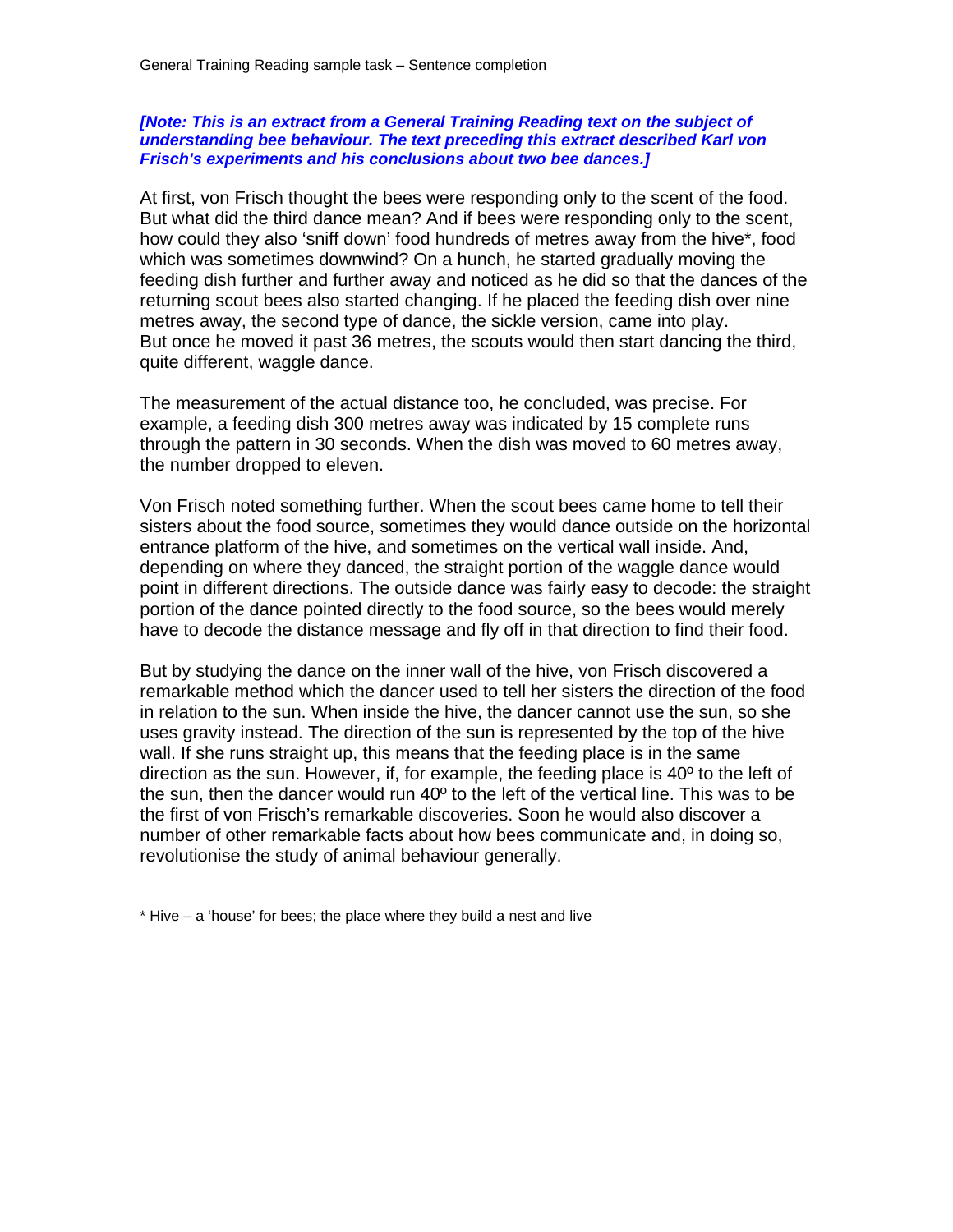General Training Reading sample task – Sentence completion

*Questions 38 – 40* 

*Complete the sentences below.* 

*Choose NO MORE THAN TWO WORDS from the text for each answer.* 

*Write your answers in boxes 38-40 on your answer sheet.* 

- **38** Von Frisch discovered the difference between dance types by changing the position of the .................. .
- **39** The dance outside the hive points in the direction of the ................
- **40** The angle of the dance from the vertical shows the angle of the food from the ............... .